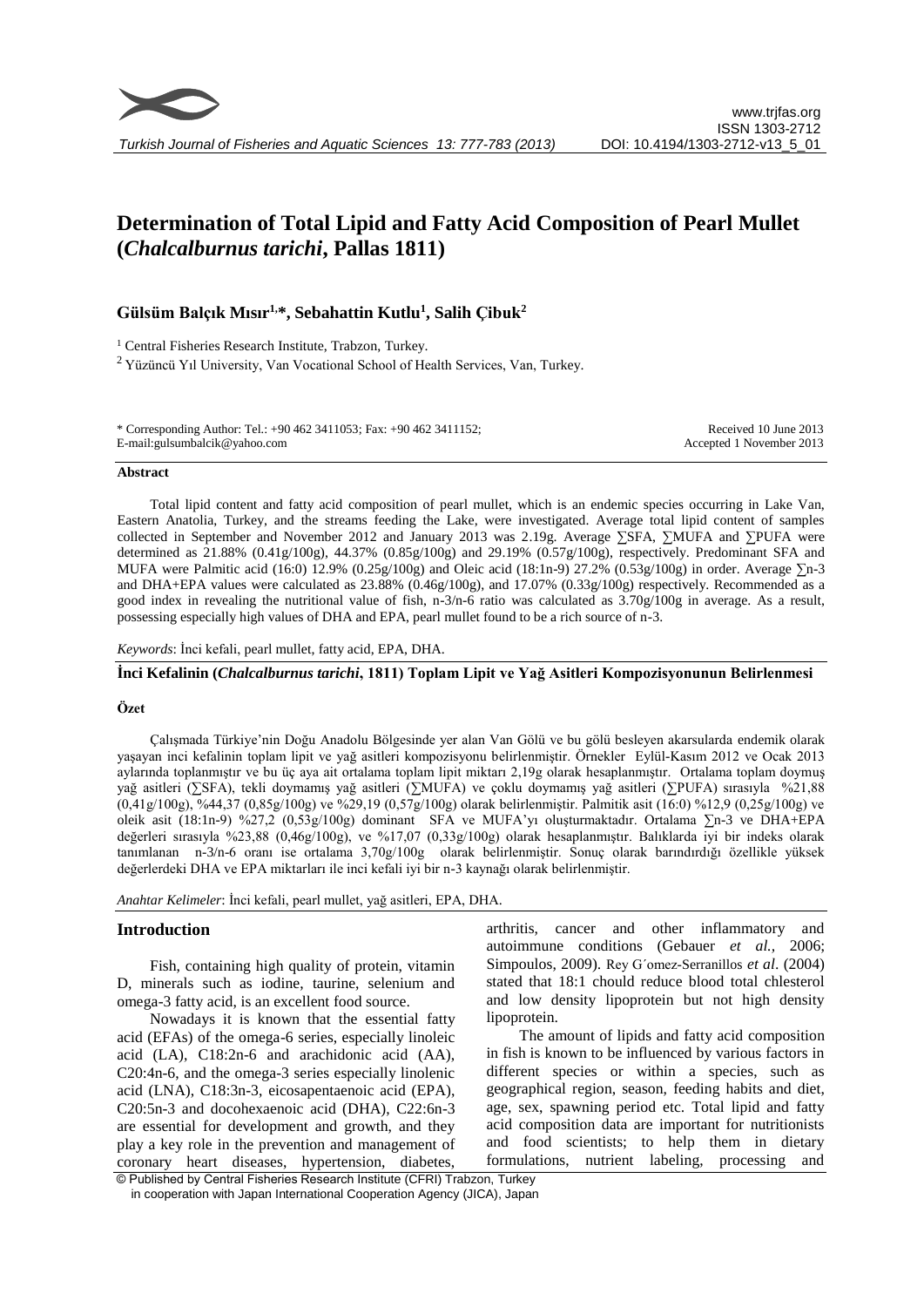product development, pharmaceutics; production of medicine, aquaculturists; production of feed, rearing fish species etc. (Ackman, 1989). Fatty acid composition of different fish species from different regions are available in literature (Moreira *et al.,* 2001; Haliloğlu *et al.,* 2004; Özyurt *et al.,* 2007; Özoğul *et al.,* 2007; Thammapat *et al.,* 2010; Özden, 2010; Köse *et al.,* 2010; Tufan *et al.,* 2011; Jahkar *et al.,* 2012; Çakmak *et al*., 2012).

Lake Van is the fourth largest terminal and the largest soda lake on earth with the surface area  $3574 \text{km}^2$ , total volume  $607 \text{km}^3$  and maximum depth 450m, and it is the largest lake of Turkey. It is situated at 1648 m above sea level in eastern Anatolia, Turkey (Sarı, 2001). Lake Van water is highly alkaline 153 meq l−1 with a pH up to 9.8, salinity 22% (Landmann *et al.,* 1996).

The endemic, anadromous cyprinid pearl mullet is the only fish species known to occur in alkaline Lake Van (Eastern Anatolia, Turkey) (Danulat and Selçuk, 1992). It migrates to rivers for spawning in spring, returns to lake for feeding in winters. When reachs to total length 18-20cm, pearl mullet is caught by trammel nets. Reproduction begins middle of May continues up to middle of June (Çetinkaya and Elp, 1995). Similar to other members of Cyprinidae family, pearl mullet fed mainly on plankton (Selçuk, 1993). Chrinomids and copepods are the main sources of food of the fish (Akgül, 1980; Selçuk, 1993; Danulat and Selçuk, 1992; Sarı, 1997; 2001).

Pearl mullet is an economically important food source consumed by the people in Eastern Anatolia region. According to Turkish Statistical Institute (TUIK) 2012, annual catch value of pearl mullet was 11 382 tons in 2011 which meets 28% of total fresh water catch value in Turkey. It is consumed as fresh and salted (Ergun *et al.,* 1992). Gürgün (2006) stated that the consumption of pearl mullet is takes the first place with 59.1% among other species in localities around Lake Van. Meat yield of this species is average 63.73% (Özdemir *et al.,* 1985).

There are some studies on bio-ecological properties, length-weigh relationships and condition, growth, gonad development, egg, stock assessment, processing, meat yield of pearl mullet (Akgül, 1980; Özdemir, 1982; Akyurt *et al*., 1985; Çetinkaya and Elp, 1995; Danulat and Selçuk, 1992; Sarı, 1997; Odabaşoğlu, 1993; Küçüköner, 1990). There is no data exist in literature on fatty acid composition of

**Table 1.** Total length and total weight of the pearl mullet samples used in this study  $(\pm$ standard deviation, n=50 monthly)

|           | Mean Total length | Mean Total        |
|-----------|-------------------|-------------------|
| Months    | (cm)              | weight $(g)$      |
| September | 18.49±0.37        | $94.05\pm4.64$    |
| November  | $19.93 \pm 1.10$  | $88.08 \pm 7.06$  |
| January   | $20.14 \pm 2.44$  | $97.02 \pm 12.32$ |
| Mean      | $19.52 \pm 1.05$  | $93.05 \pm 3.93$  |

pearl mullet except Ergun *et al.* (1992).

In this study it is aimed to investigate the total lipid and the fatty acid composition of pearl mullet which is the only fish species occurring in Lake Van and economically important species caught and consumed in large amounts by regional people.

## **Materials and Methods**

Obtained from fish market in Van, in September-November 2012 and January 2013, fish samples (n=50, monthly) were introduced into polystyrene box with ice, transferred to the Central Fisheries Research Institute, processing laboratory. Reaching to the institute, length and weight measurements were taken (Scale with 0.1mm sensitivity was used for length measurement and Presica BJ4100D, max:4100g d:0,1g for weight measurement)

Total length and weigh of the samples were given in Table 1. After removing head, viscera, and skin, flesh was filleted. Filleted flesh homogenized with blender. This homogenate was used for total lipid analysis. AOAC, 1995 procedure was applied for lipid analysis and Ichihara *et al.* (1996) method for fatty acid composition analysis.

#### **Lipid Analysis**

Approximately 10g of homogenate was weighted into cartridge (Mettler Toledo AG245 Dual range Analytical Balance with Readability-0.1mg/0.01mg was used for weight) and dried in oven at 105°C for 2 hours. Removed from the oven cartridges were cooled to room temperature. Cotton was covered the mouth of the cartridges. After that cartridges were put into extraction tubes. Dried and weighted extraction balloons were attached to the extraction device. Diethyl ether used as solvent, added into tubes. Extraction completed approximately in 4-5 hours. Balloons were dried in oven for about 45 min. After cooling to room temperature in desiccator balloons were weighted.

#### **Fatty acid Analysis**

For the analysis of fatty acid methyl esters, 0.1g of lipid weighted into 5ml tube with screw cap, adding 2ml hexane it was dissolved, it followed by 0.2ml 2N methanolic KOH. Tube was vortexed 30 second and waited for a while, up to the upper layer clarified. Clarified hexane solution was put into vials and analyzed in duplicate by gas chromatography method (GC).

#### **Gas Chromatography Condition**

The fatty acid composition analysed by GC-17 A GC Shimadzu (with FID- flame ionization detector) capillary column Supelco Omega wax 320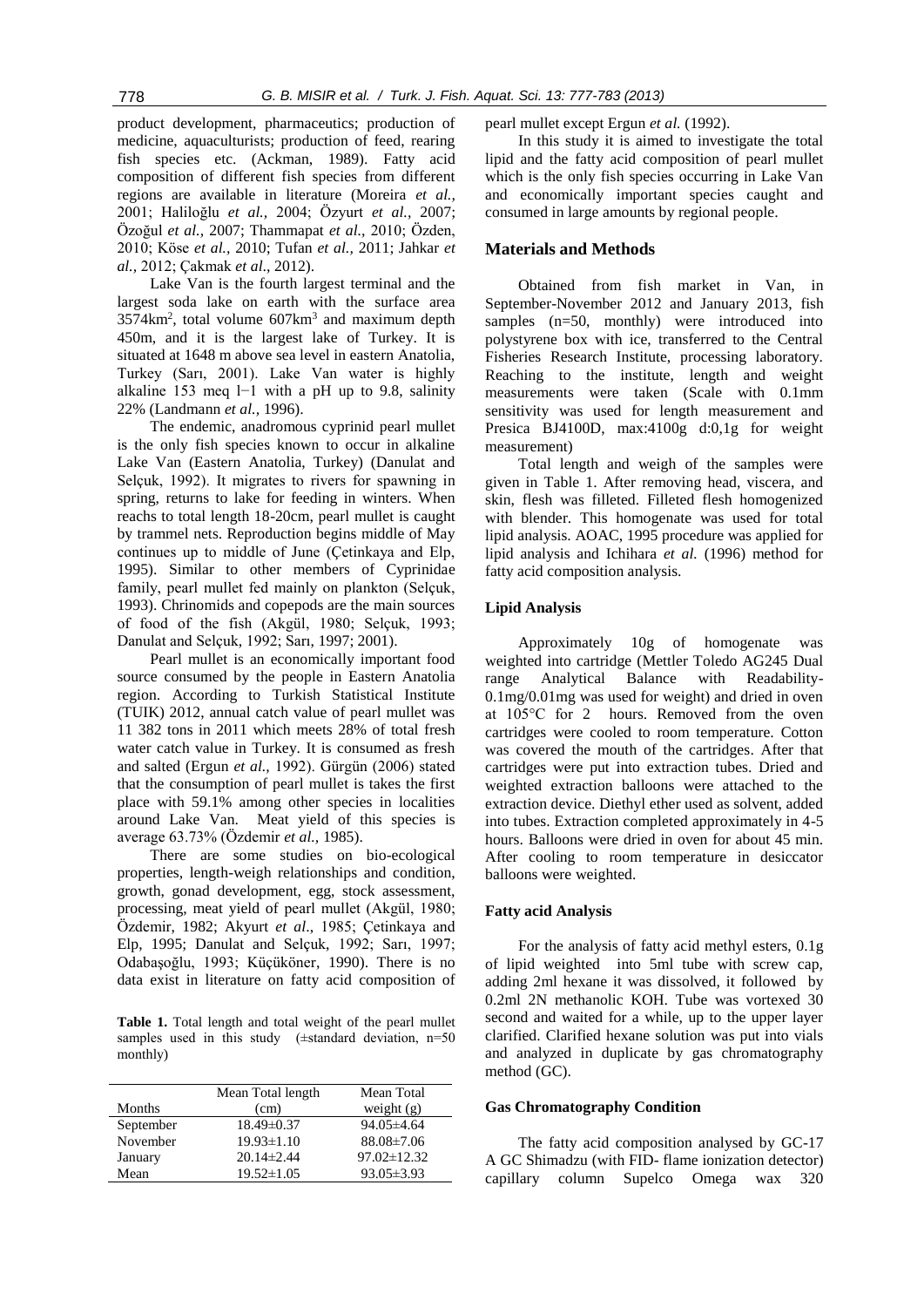(30mx0.32mm), oven temperature of column was 240°C, Helium (He) (30 ml/min) was the carrier gas. Temperature of detector was 250-260°C, temperature of injection block was 250°C. Flow rate of total gas was 50 ml, Split ratio was 1/25, range 1. Hexane was used as solvent and it was adjusted as pour 1µl sample for each time. Supelco™ 37 Component FAME Mix (Cat. No. 47885-U) was used as standard. Three replicate GC analyses were applied and the results were represents in GC area percent as mean values ±standard deviation. The absolute amount of fatty acid  $g/100$  g edible muscle was calculated according to Greenfield and Southgate (2003).

#### **Statistical Analysis**

The obtained data were subjected to analysis of variance (ANOVA) and if significant differences were found, comparisons among means were carried out by using Tukey test  $(P<0.05)$  by JMP 5.0.1 (SAS Institute Inc., Cary, NC, USA) (Sokal and Rohlf, 1987). Data are presented (mean±sd) in Table 3 and Table 4.

### **Results and Discussion**

The amount of lipids in fish is known to be influenced by several factors such as species, geographical region, season feeding habit and diet etc. However, nutritional differences are not only a consequence of inter-species differences, but also intra-species differences related to seasonality and degree of maturity (Gruger, 1967; Farkas, *et al.,* 1980; Özyurt and Polat, 2006; Saito *et al.,* 1999; Ackman, 1989; Nettleton, 1985).

Total lipid contents of pearl mullet which sampled in September, November and January were 1.66, 1.55 ve 3.35 g/100g respectively. January was significantly different from others (P<0.05). Average lipid content was calculated as 2.19g/100g (Table 2). This value shows that pearl mullet is a semi-fat fish (Polish Standard PN-A-86770, 1999). It was recorded in several articles that most of freshwater fish species were low in fat (Kinsella, 1987; Özoğul *et al.,* 2007; Çelik *et al.,* 2005).

According to the obtained results, pearl mullet flesh has fatty acid levels changing from 0.3% to 27%. The fatty acid composition of fish is presented in Table 3 (% of total fatty acid methyl esters (FAME)) and Table 4 (g/100g). Average total

**Table 2.** Changes of total lipid values of muscle of pearl mullet (w/w %)

| Months    | <b>Total Lipid</b> |
|-----------|--------------------|
| September | $1.66 \pm 0.07$    |
| November  | $1.55 \pm 0.04$    |
| January   | $3.35\pm0.55$      |
| Mean      | $2.19 \pm 1.07$    |
| .         |                    |

±standard deviation (n:3)

saturated fatty acid (∑SFA), monounsaturated fatty acid (∑MUFA) and polyunsaturated fatty acid (∑PUFA) were 21.88% (0.41g/100g), 44.37% (0.85g/100g) and 29.19% (0.57g/100g), respectively. Value (%) of SFA in September was differed from others significantly (P<0.05). Palmitic acid (16:0) was the prominent SFA contributing approximately 60% of the total saturated fatty acid. Average total value of  $(16:0)$  was calculated as  $12.9\%$   $(0.25g/100g)$ . Palmitic acid was followed by stearic acid (18:0) (3.73%, 0.07g/100g) and mryistic acid (14:0) (3.12%, 0.06g/100g). There is only one research on fatty acid composition of pearl mullet studied by Ergun *et al.,* 1992 but their resuts are different from our resutlts, they found 16:0 as 9.23%. They only studied on 36 samples of September 1992, and used (Folch *et al.,* 1957) method for total lipid analysis and different methods (Anonim, (1973): Beckman GC-55 and GC-65 Gas Chromatographs Operator's Manual etc.) for analysis of fatty acid methyl esters. These effects may be caused the differences with our results. Özyurt *et al.,* (2007) studied on *Liza ramada* which is in the same family with pearl mullet, they determined 16:0 as approximately 60% of total SFA for 3 age groups which are similar to our results. Cakmak *et al.* (2012) found SFA for *V.vimba tenelle* and *C. capoeta* as 23.45% and 21.36% respectively, as belonging the same family fishes living in Lake Sugla these results are also similar to our results.

Hedayatifard and Yousefian (2010), investigated fatty acid profile of golden mullet (*Liza aurata*) which is one of the mullet species, inhabiting Caspain Sea. The study was carried out in winter 2007, and they found  $\Sigma$ SFA,  $\Sigma$ MUFA and  $\Sigma$ PUFA as 35.19%, 53.49%, and 7.13%, respectively. Similarly, Cengiz *et al*. (2010), examined fatty acid compositions of some fresh water fish species living in Tigris River, Turkey, Abu mullet (*Liza abu*) was one of the studied species,  $\Sigma$ SFA,  $\Sigma$ MUFA and  $\Sigma$ PUFA values of this species were 48.94%, 41.34%, and 9.75% in order. Köse *et al.* (2010), investigated fatty acid profile and proximate composition of Pacific mullet (*Mugil so-iuy*) caught in the Black Sea. According to the results of their study, they found overall total values of SFA, MUFA, PUFA in muscle samples as 29.59, 29.26, 18.06% respectively. Although belonging to the same family with pearl mullet; Golden mullet, Abu mullet and Pacific mullet demonstrated different fatty acid profiles. As a result, our findings showed that pearl mullet is a better source of PUFA than these three fish species.

Oleic acid (18:1n-9) was the dominant fatty acid among all fatty acid and corresponded 60% of MUFA, average value of it was 27.2% (0.53g/100g). Oleic acid was recorded as the predominant fatty acid in *C. carpio* (Dönmez, 2009). It was recorded in many previous studies that high ratio of 18:1n-9 is one of the distinguishing features of freshwater fish species, (Moreira *et al.,* 2001; Güler *et al.,* 2008; Haliloğlu *et al.,* 2004; Rahman *et al.,* 1995; Özogul *et al*., 2007a).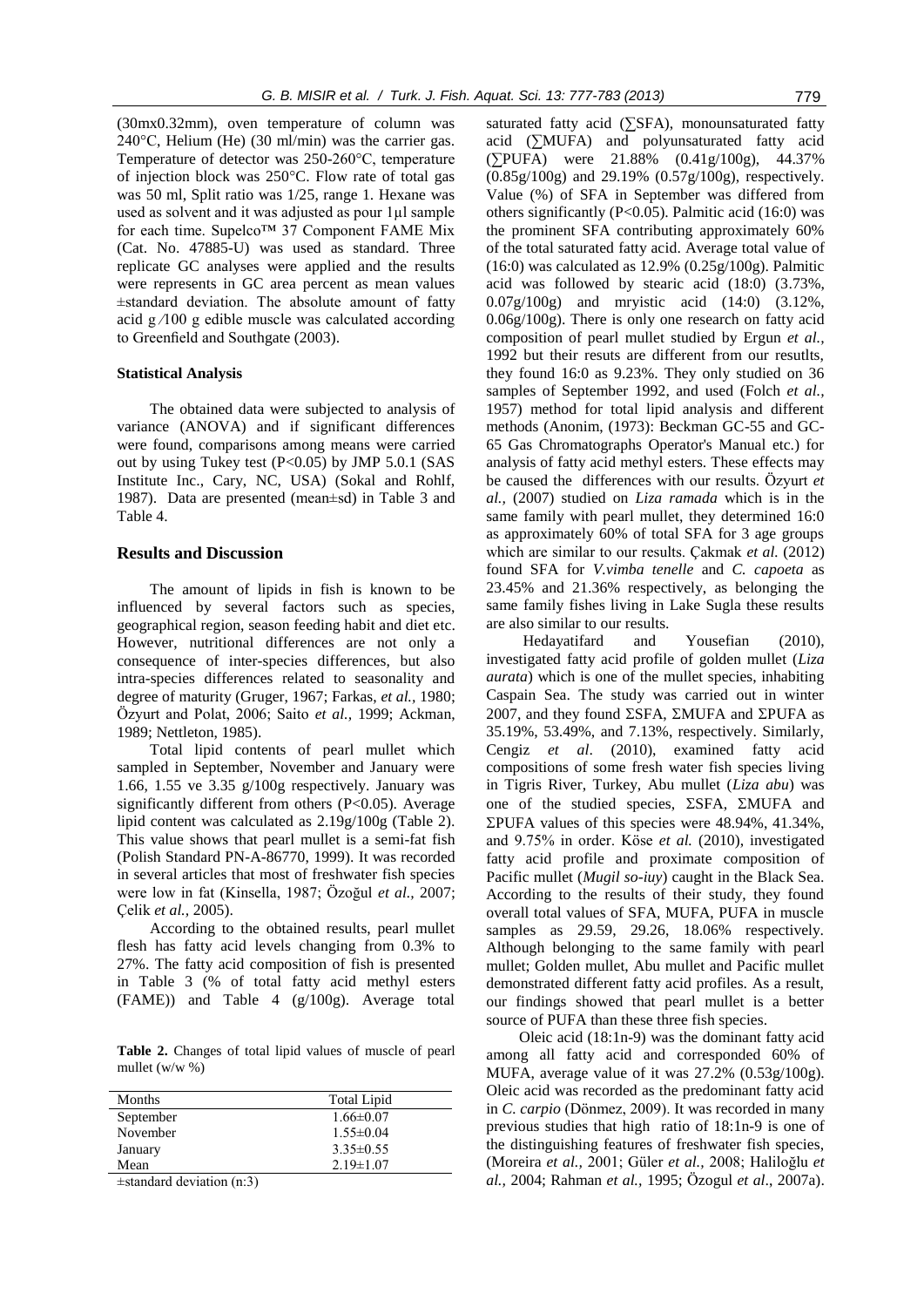|  |  |  | <b>Table 3.</b> Fatty acid composition in edible muscle of pearl mullet (% total FAME) |
|--|--|--|----------------------------------------------------------------------------------------|
|  |  |  |                                                                                        |

| <b>Fatty Acids</b> | September         | November            | January            | Mean             |
|--------------------|-------------------|---------------------|--------------------|------------------|
| 14:0               | $3.27 \pm 0.03a$  | $3.16 \pm 0.01$ ab  | $2.93 \pm 0.13 b$  | $3.12 \pm 0.17$  |
| 15:0               | $0.35 \pm 0.01a$  | $0.34 \pm 0.02a$    | $0.35 \pm 0.01a$   | $0.35 \pm 0.01$  |
| 16:0               | $13.74 \pm 0.02a$ | $12.53 \pm 0.00$ ab | $11.86 \pm 0.50$   | $12.90 \pm 0.88$ |
| 17:0               | $0.97 \pm 0.01a$  | $0.88 \pm 0.01$     | $0.85 \pm 0.03 b$  | $0.90 \pm 0.06$  |
| 18:0               | $4.18 \pm 0.05a$  | $3.66 \pm 0.01$     | $3.37\pm0.16b$     | $3.73 \pm 0.37$  |
| 20:0               | $0.66 \pm 0.01a$  | $0.60 \pm 0.01$     | $0.55 \pm 0.02b$   | $0.60 \pm 0.05$  |
| 22:0               | $0.47 \pm 0.02a$  | $0.45 \pm 0.00a$    | $0.49 \pm 0.03a$   | $0.47 \pm 0.02$  |
| $\Sigma$ SFA       | 23.63±0.15a       | 21.61±0.30b         | $20.40 \pm 1.30b$  | $21.88 \pm 1.11$ |
| $15:1n-5$          | $0.32 \pm 0.01a$  | $0.31 \pm 0.01a$    | $0.32 \pm 0.01a$   | $0.32 \pm 0.01$  |
| $16:1. n-7$        | $13.33 \pm 0.28a$ | $13.36 \pm 0.01a$   | $13.18 \pm 0.34a$  | $13.29 \pm 0.21$ |
| $17:1n-8$          | $0.64 \pm 0.02a$  | $0.63 \pm 0.01a$    | $0.63 \pm 0.01a$   | $0.63 \pm 0.01$  |
| $18:1. n-9$        | 26.34±0.06a       | $27.61 \pm 0.01$    | 26.48±0.70b        | $26.81 \pm 4.20$ |
| $20:1. n-11$       | $0.83 \pm 0.00a$  | $0.92 \pm 0.00a$    | $0.71 \pm 0.11a$   | $0.82 \pm 0.11$  |
| $22:1. n-9$        | $1.74 \pm 0.00a$  | $1.98\pm0.00ab$     | $2.16\pm0.16b$     | $1.96 \pm 0.20$  |
| $24:1. n-9$        | $0.54 \pm 0.05a$  | $0.51 \pm 0.00a$    | $0.57 \pm 0.08a$   | $0.54 \pm 0.05$  |
| $\Sigma MUFA$      | $43.74 \pm 0.24a$ | $45.32 \pm 0.02a$   | $44.05 \pm 1.09a$  | $44.37 \pm 0.88$ |
| $18:2. n-6$        | $3.47 \pm 0.01a$  | $3.14\pm0.01b$      | $2.67 \pm 0.06c$   | $3.09 \pm 0.36$  |
| $18:3. n-3$        | $0.61 \pm 0.01a$  | $0.86 \pm 0.00$     | $0.83 \pm 0.04b$   | $0.77 \pm 0.12$  |
| $18:3. n-6$        | $1.41 \pm 0.01a$  | $1.67 \pm 0.01b$    | $1.51 \pm 0.08$ ab | $1.53 \pm 0.12$  |
| $20:4. n-6$        | $1.60 \pm 0.00a$  | $1.69 \pm 0.01a$    | $1.74 \pm 0.11a$   | $1.68 \pm 0.08$  |
| $20:5. n-3$        | $9.11 \pm 0.01a$  | $8.81 \pm 0.03a$    | $8.49 \pm 0.52a$   | $8.80 \pm 0.36$  |
| $22:5. n-3$        | $5.27 \pm 0.02a$  | $5.13 \pm 0.06a$    | $5.35 \pm 0.42a$   | $5.25 \pm 0.22$  |
| $22:6. n-3$        | $8.89 \pm 0.04a$  | $7.81 \pm 0.08a$    | $7.57 \pm 0.32a$   | $8.09 \pm 0.69$  |
| <b>PUFA</b>        | $30.34 \pm 0.04a$ | 29.09±0.16a         | 28.16±0.41a        | 29.19±0.68       |
| Others             | $2.29 \pm 0.13a$  | $3.98 \pm 0.44a$    | $7.39 \pm 4.53a$   | $4.56 \pm 1.31a$ |
| $\Sigma$ n-3       | 23.88±0.06a       | $22.61 \pm 0.17a$   | $22.24 \pm 0.41a$  | $22.91 \pm 1.06$ |
| $\Sigma$ n-6       | $6.47 \pm 0.01a$  | $6.50 \pm 0.01a$    | $5.91 \pm 0.25a$   | $6.30 \pm 0.31$  |
| $\Sigma$ n-3/n-6   | $3.70 \pm 0.02a$  | $3.48 \pm 0.12a$    | $3.76 \pm 0.04a$   | $3.63 \pm 0.01$  |
| $\Sigma$ n-6/n-3   | $0.27 \pm 0.00a$  | $0.29 \pm 0.00a$    | $0.27 \pm 0.01a$   | $0.27 \pm 0.01$  |
| DHA+EPA            | $18.00 \pm 0.05a$ | $16.62 \pm 0.11a$   | $16.64 \pm 0.37a$  | $17.07 \pm 0.74$ |
| <b>PUFA/SFA</b>    | $1.32 \pm 0.05a$  | $1.38 \pm 0.01$     | $1.39 \pm 0.03 b$  | $1.37 \pm 0.03b$ |

ΣSFA; Total saturated fatty acids. ΣMUFA; total monounsaturated fatty acids. ΣPUFA;total polyunsaturated fatty acids Mean±SD values in the same line followed by different letters (a.b.c) are significantly different (P<0.05). n:3

Oleic acid was follewed by (16:1n-7) with average 13.29% (0.26g/100g). Ackman (1989) defined that highest values of palmitoleic acid (16:1n-7) is one of the characteristics of freshwater fish species. Our results are in agreement with the literature in this regard. EPA has the highest proportion (average 8.80%, 0.17g/100g) among PUFA. It was followed by DHA, DPA, LA (18:2n-6) and AA (20:4n-6) average 8.31% (0.16g/100g), 5.25% (0.10g/100g), 3.09( 0,06g/100g) and 1.68% (0.045g/100g) in order. In this research, the PUFA contents generally higher than the SFA. A minimum value of PUFA/SFA ratio recommended as 0.45 (HMSO, 1994) to prevent cardiovascular diseases. In this study, average ratio of PUFA/SFA was calculated as 1.37 which is higher than recommendation HSMO, (1994). Özoğul *et al.* (2007a) recorded that PUFA/SFA ratio is between 0.78 to 1.56 in frestwater fish. The results that obtained in our study are appropriate with this explanation and some other research results (Çelik *et al.,* 2005; Güler *et al.,* 2008)

Average omega-3 PUFA and DHA+EPA values were calculated as 23.88% (0.46g/100g), and %17.07 (0.33g/100g) respectively. Hedayatifard and Yousefian (2010) found  $\Sigma$ n-3 content of golden mullet as  $6.62\%$ . Cengiz *et al.*, (2010) determined  $\Sigma$ n3 content of abu mullet as 3.90%. When comparing with these results, present study indicates that pearl mullet is a good source of n-3 fatty acids. Küçükgülmez *et al.* (2011), investigated proximate composition and fatty acid composition of keeled mullet (*Liza carinata*) from the north east Mediterranean Sea, in January, they found  $\Sigma$ PUFA and DHA+EPA as 26.96% and 19.47%, in order. These ruslts were approximately similar to present studies results. Güler *et al*. (2008) calculated DHA+EPA as 11.2% in carp (*Cyprinus carpio,* L) living in Lake Beyşehir in winter season, on the other hand, Csengeri and Farkas (1993) determined DHA+EPA as 15.3%. Özyurt *et al.* (2007) founded DHA+EPA as  $0.39g/100g$  and  $0.29g/100g$  in thinlip grey mullet, for ages 2 and 4 respectively. Our results were in accordance with these results. At present, there are several series of recommendations regarding the consumption of omega-3 FAs, developed by scientific societies and national and international organizations. Many countries have recommended daily EPA and DHA intake levels ranging from 500 mg/day in France to 1-2 g/day in Norway (Gomez *et al.,* 2011). World Health Organization (WHO) recommends the consumption of DHA+EPA between 0.3-0.5 g/day (Kris-Etherton *et al.,* 2013). The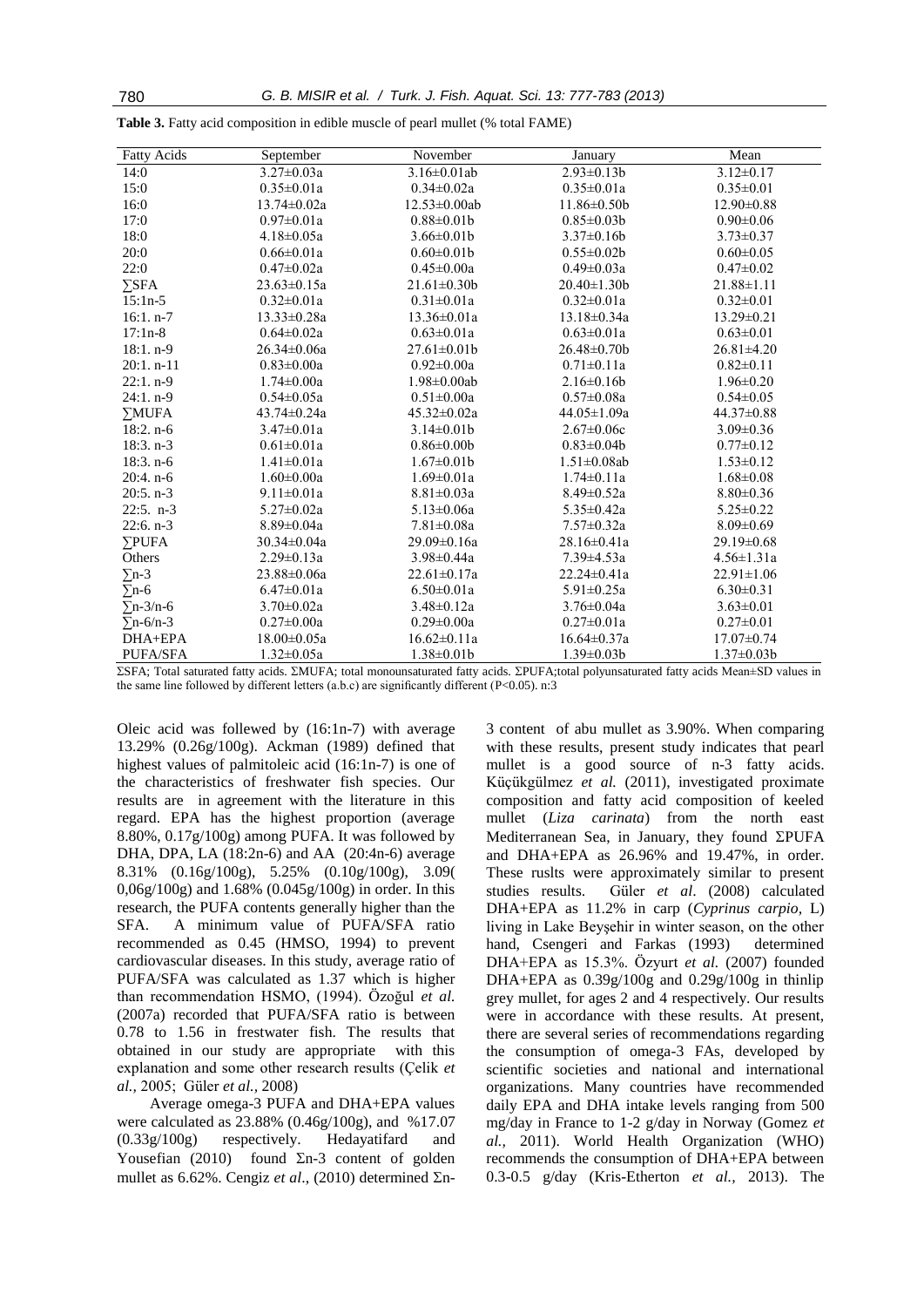| <b>Fatty Acids</b> | September          | November          | January           | Mean               |
|--------------------|--------------------|-------------------|-------------------|--------------------|
| 14:0               | $0.05 \pm 0.00a$   | $0.04 \pm 0.00$ a | $0.09 \pm 0.00$ a | $0.06 \pm 0.02$ a  |
| 15:0               | $0.01 \pm 0.00$ a  | $0.01 \pm 0.00$ a | $0.01 \pm 0.00$ a | $0.01 \pm 0.00$ a  |
| 16:0               | $0.21 \pm 0.00$ a  | $0.17 \pm 0.00$ a | $0.36 \pm 0.02b$  | $0.25 \pm 0.09c$   |
| 17:0               | $0.01 \pm 0.00$ a  | $0.01 \pm 0.00$ a | $0.03 \pm 0.00$ a | $0.02 \pm 0.01$ a  |
| 18:0               | $0.06 \pm 0.00$ a  | $0.05 \pm 0.00$ a | $0.10 \pm 0.00$ a | $0.07 \pm 0.03$ a  |
| 20:0               | $0.01 \pm 0.00$ a  | $0.01 \pm 0.00$ a | $0.01 \pm 0.00$ a | $0.01 \pm 0.00$ a  |
| 22:0               | $0.01 \pm 0.00$ a  | $0.01 \pm 0.00$ a | $0.01 \pm 0.00$ a | $0.01 \pm 0.00$ a  |
| $\Sigma$ SFA       | $0.35 \pm 0.00a$   | $0.30 \pm 0.00$   | $0.59 \pm 0.03c$  | $0.41 \pm 0.15d$   |
| $15:1n-5$          | $0.01 \pm 0.00$ a  | $0.01 \pm 0.00$ a | $0.01 \pm 0.00$ a | $0.01 \pm 0.00$ a  |
| $16:1. n-7$        | $0.20 \pm 0.00a$   | $0.19 \pm 0.00a$  | $0.40 \pm 0.01$   | $0.26 \pm 0.11c$   |
| $17:1n-8$          | $0.01 \pm 0.00a$   | $0.01 \pm 0.00a$  | $0.01 \pm 0.00a$  | $0.01 \pm 0.00a$   |
| $18:1. n-9$        | $0.39 \pm 0.00a$   | $0.39 \pm 0.00a$  | $0.80 \pm 0.00$   | $0.53 \pm 0.11c$   |
| $20:1. n-11$       | $0.01 \pm 0.00a$   | $0.01 \pm 0.00a$  | $0.02 \pm 0.00$   | $0.02 \pm 0.00$    |
| $22:1. n-9$        | $0.03 \pm 0.00a$   | $0.03 \pm 0.00a$  | $0.06 \pm 0.00$   | $0.04 \pm 0.02a$   |
| $24:1. n-9$        | $0.01 \pm 0.00a$   | $0.01 \pm 0.00a$  | $0.02 \pm 0.00a$  | $0.01 \pm 0.01a$   |
| ΣMUFA              | $0.65 \pm 0.00a$   | $0.64 \pm 0.00a$  | $1.31 \pm 0.05b$  | $0.86 \pm 0.35c$   |
| $18:2. n-6$        | $0.05 \pm 0.00a$   | $0.04 \pm 0.00a$  | $0.08 \pm 0.00a$  | $0.06 \pm 0.02a$   |
| $18:3. n-3$        | $0.01 \pm 0.00a$   | $0.01 \pm 0.00a$  | $0.02 \pm 0.00a$  | $0.02 \pm 0.01a$   |
| $18:3. n-6$        | $0.02 \pm 0.00a$   | $0.02 \pm 0.00a$  | $0.05 \pm 0.00$   | $0.03 \pm 0.01$ ab |
| $20:4. n-6$        | $0.02 \pm 0.00$    | $0.02 \pm 0.00$   | $0.05 \pm 0.00$   | $0.03 \pm 0.01$    |
| $20:5. n-3$        | $0.14 \pm 0.00a$   | $0.12 \pm 0.00a$  | $0.26 \pm 0.02b$  | $0.17 \pm 0.07a$   |
| $22:5. n-3$        | $0.08 \pm 0.00a$   | $0.07 \pm 0.00a$  | $0.16 \pm 0.01$   | $0.10 \pm 0.05a$   |
| $22:6. n-3$        | $0.13 \pm 0.00$ ab | $0.11 \pm 0.00b$  | $0.23 \pm 0.02c$  | $0.16 \pm 0.06a$   |
| ΣPUFA              | $0.45 \pm 0.00a$   | $0.40 \pm 0.00a$  | $0.85 \pm 0.06b$  | $0.57 \pm 0.22a$   |
| $\Sigma$ n-3       | $0.40 \pm 0.00$    | $0.32 \pm 0.00$   | $0.67 \pm 0.05$   | $0.46 \pm 0.17$    |
| $\Sigma$ n-6       | $0.10 \pm 0.00$    | $0.10 \pm 0.00$   | $0.17 \pm 0.01$   | $0.12\pm0.04$      |

**Tablo 4.** Fatty acid composition of edible meat of pearl mullet (g/100g)

ΣSFA; Total saturated fatty acids. ΣMUFA; total monounsaturated fatty acids. ΣPUFA;total polyunsaturated fatty acids Mean±SD values in the same line followed by different letters (a.b.c) are significantly different (P<0.05), n:3

recommended omega-3 PUFA in a day is 0.45 g (Testi *et al.,* 2006). According to our results pearl mullet is a good source of omega-3 and DHA+EPA. Nutritionists emphasis the importance of keeping low n-6/n-3 ratio in diet for the prevention of atherosclerosis and many chronic diseases (Simpolous, 2009; Polak-Juszczak and Komar-Szymczak, 2009). Also, HMSO (1994) reported that the ideal rate of n-6/n-3 in diet should be maximum 4.0 the values higher then this one would be detrimental for the health and may promote cardiovascular diseases. In our study, average  $\Sigma$ n-6/n-3 was found as 0.27. Comparing to some marine fish species studied by Özoğul and Özoğul (2007a) bogue (*boops boops*) (0.05), mullet (*mugil cephalus)* (0.12), sardine *(sardinella aurita)* (0.11) and scad *(trachurus mediterraneous)* (0.04) and some fresh water species studied by Uysal *et al.*, (2008) *Barbus plebejus escherichi* (0.37) *Capoeta capoeta capoeta* (0.37) *and Rutilus rutilus* (0.56) n-6/n-3 ratio of our study was higher than marine species, lower than freshwater species, as a result, being under the maximum recommended value, consumption of pearl mullet has an advantageous impact on maintaining the necessary dietary n-6/n-3 ratio at the recommended level. Revealing the nutritional value of fish, n-3/n-6 is recommended as a good index (Pigott and Tucker, 1990). An increase in n-3/n-6 rate is essential in the human diet to aid prevention of coronary hearth diseases by reducing plasma lipids and to reduce cancer risk (Kinsella, *et al.,* 1990). Also it seems

effective in preventing shock syndrome and cardiomyopathy (Bell *et al.,* 1991). N-3/n-6 ratio was calculated as 3.70 in our study. Küçükgülmez *et. al* (2011) calculated n-3/n-6 ratio as 3.15 for keeled mullet inhabiting in North East Mediterranean Sea, our result is in accordance with this study. Güler *et al.,* (2008) found n-3/n-6 ratio as 1.06 on carp (*Cyprinus carpio,* L) in winter season.

As considering the facts that the only fish species occuring in Lake Van, pearl mullet is an economically important fish species being a valuable protein source with 11 382 tons annual catch value, consumption ratio as 59.1% among other fish species, in the Eastern Anatolia region. It was very important to find out the total lipid and fatty acid composition of this fish. Consuming in high amounts by the regional people, it is a good source in human healthy diet especially having good amounts of omega-3, especially DHA, EPA and ratios of n-3/n-6 and PUFA/SFA that included in the recommendations made by national and international foundations and researches.

#### **References**

Ackman, R.G. 1989. Fatty acid, in *Marine Biogenic Lipids, Fats and Oils,* Ackman, CRC Press, Inc., Boca Raton, 145-178.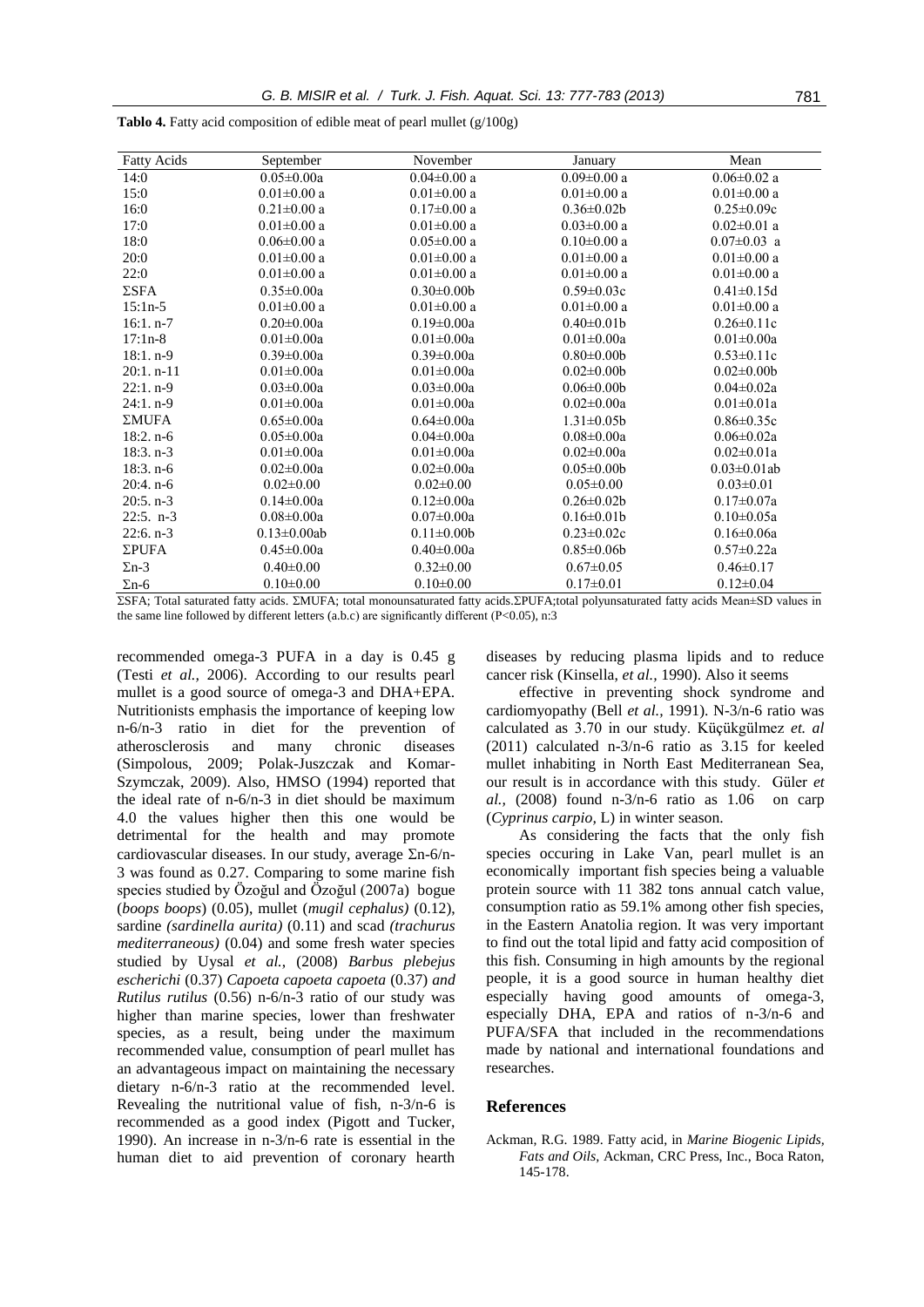- Akgül, M. 1980. Van Gölü Kapalı Havzasında Yaşayan İnci Kefalinin (*Chalcarburnus tarichi*, Pallas 1811) Biyoekolojisi üzerinde Araştırmalar, TÜBİTAK VII. Bilim Kongresi Biyoloji Tebliğleri, 533-544.
- Akyurt, Ü., Aras, M.S. and Yanar, M. 1985. Van Gölü Havzasında Yaşayan *Chalcalburnus tarichi*, (Pallas 1811) nin Büyüme Durumu, Gonad Gelişimi, Yumurta Verimliliği ile Et Verim özellikleri üzerinde Bir Araştırma, Et Balık Derg. 7(43):13-20.
- Anonim, 1973. Türk Standartları Enstitüsü. Yemeklik Zeytinyağı Muayene Metotları, 4. Baskı, TS 342.
- AOAC, 1995. Official methods of analysis, Soxhlet Method, Lipid Analysis. Washington, DC: Association of Official Analytical Chemists.
- Bell, J.G., McVicar, A.H., Park, M.T. and Sargent, J.R. 1991. High dietary linoleic acid affects the fatty acid compositions of individual phospholipids from tissues of Atlantic salmon(*Salmo salar*) -association with stress susceptibility and cardiac lesion. J. Nutr. 121, 1163–1172.
- British Nutrition Foundation 1992. Unsaturated Fatty acid. Nutritional and Physiological Significance. (Report of British Nutrition Foundation). Chapman & Hall, London, 156-157.
- Cengiz, İpek, E., Ünlü, E. AND Başhan, M. 2010. Fatty acid composition of total lipids in muscle tissues of nine freshwater fish from the River Tigris (Turkey). Turk J. Bio., l34: 433-438
- Csengeri, I. and Farkas, T. 1993. Effects of essential fatty acid deficient diets on the carcass fatty acid and membrane viscosity in the common carp. In Proceedings of EIFAC workshop on methodology for determination of nutrient requirements in fish, (p. 62), 29 June–1 July, Eichenau, Abstracts.
- Çakmak, Y.S., Zengin, G., Guler, G. O., Aktumsek, A. and Ozparlak, H. 2012. Fatty acid composition and ω3/ω6 ratios of the muscle lipids of six fish species in Sugla Lake, Turkey. *Arch. Biol. Sci*., Belgrade, 64 (2): 471- 477
- Çelik M., Diler A. and Kucukgulmez A. 2005. A comparison of the proximate compositions and fatty acid profiles of zander (*Sander lucioperca*) from two different regions and climatic conditions – Food Chem*.* 92: 637-641.
- Çetinkaya, O. and Elp, M. 1995. İnci Kefalinin (*Chalcalburnus tarichi*, Pallas 1811) Morfolojik Anatomisi ve Sistematik özellikleri II. Doğu Anadolu Su ürünleri Sempozyumu, 14-16 Haziran 1995, Erzurum (713-722).
- Danulat, E. and Selçuk, B. 1992. Life History and Environmental Conditions of the Anadromus *Chalcalburnus tarichi* (Cyprinidae) in the Highly Alkaline Lake Van, Eastern Anatolia, Turkey, Arch. Hydrobiol. 126: 105-125.
- Dönmez, M. 2009. Determination of fatty acid compositions and cholesterol levels of some freshwater fish living in Porsuk Dam, Turkey. Chem. Nat. Compd. 45(1): 14-17.
- Ergun H., Tanyel B. and Çamaş H. 1992. Van Gölü'nde inci kefali balık etlerinde yağ asitleri düzeyleri. YYÜ. Vet. Fak. Derg. 3 (1-2): 165- 174.
- Farkas, T., Csengeri, I., Majoros, F. and Ola´h, J. 1980. Metabolism of fatty acid in fish. III. Combined effect of environmental temperature and diet on formation and deposition of fatty acid in the carp, *Cyprinus carpio* Linnaeus 1758. Aquaculture, 20:29–40.
- Folch, J., Lees, M. and Stanley, S.G.H. 1957. A simple

method for the isolation and purification of total lipids from animal tissues. Journal of Biochemistry 226, 497–509.

- Gebauer, S.K, Psota, T.L, Harris, W.S. and Kris-Etherton, P.M. 2006. N-3 fatty acid dietary recommendations and food sources to achieve essentiality and cardiovascular benefits. *Am J Clin Nutr* 83 : 1526-35 pp.
- Greenfield, H. and Southgate, D. 2003. Food composition data: production, management and use. Second edition. Rome: FAO.
- Gómez [Candela, C.](http://www.ncbi.nlm.nih.gov/pubmed?term=G%C3%B3mez%20Candela%20C%5BAuthor%5D&cauthor=true&cauthor_uid=21666970), [Bermejo López, L.M.](http://www.ncbi.nlm.nih.gov/pubmed?term=Bermejo%20L%C3%B3pez%20LM%5BAuthor%5D&cauthor=true&cauthor_uid=21666970) and [Loria](http://www.ncbi.nlm.nih.gov/pubmed?term=Loria%20Kohen%20V%5BAuthor%5D&cauthor=true&cauthor_uid=21666970)  [Kohen, V.](http://www.ncbi.nlm.nih.gov/pubmed?term=Loria%20Kohen%20V%5BAuthor%5D&cauthor=true&cauthor_uid=21666970) 2011. Importance of a balanced omega 6/omega 3 ratio for the maintenance of health: nutritional recommendations. [Nutr Hosp.](http://www.ncbi.nlm.nih.gov/pubmed/21666970) 26(2):323-9. doi: 10.1590/S0212-16112011000200013
- Gruger, E.H.Jr. 1967. Fatty acid composition. In M. E. Stansby (Ed.), Fish oils (pp. 3). Westport CT: AVI Publishing Co.,
- Güler, G.O., Kiztanir, B., Aktumsek, A., Citil, O.B., and Ozparlak, H. 2008. Determination of the seasonal changes on total fatty acid composition and ω3/ω6 ratios of carp (*Cyprinus carpio* L.) muscle lipids in Beysehir Lake (Turkey). Food Chem. 108(2): 689- 694.
- Gürgün, H. 2006. Van Gölü'ne Kıyısı bulunan bazı ilçelerdeki balık tüketimine yönelik bir araştırma. Yüksek lisans tezi, 121p.
- Haliloğlu, H.I., Bayır, A., Sirkecioğlu, A.N. Ara,s M. and Atamanalp, M. 2004. Comparison of fatty acid composition in some tissues of rainbow trot (*Oncorhynchus mykiss*) living in seawater and freshwater, Food Chemistry, 86:55-59.
- Hedayatifard, M. And Yousefian, M. 2010. Tha Fatty Acid Composition of Golden Mullet (Liza aurata) as Affected by Dry-Salting. Journal of Fisheries and Aquatic Science, 5(3):2008-215.
- HMSO, 1994. Nutritional aspects of cardiovascular disease. Report on health and social subjects No. 46. London: HMSO, Department of Health.
- Ichihara, K., Shibahara, A., Yamamoto, K. and Nakayama, T. 1996. An improved method for rapid analysis of the fatty acid of glycerolipids. Lipids, 31: 535–539.
- Jakhar, J.K., Pal, A.K., Devivaraprasad R.A., Sahu, N.P. Venkateshwarlu, G. and Vardia, H.K. 2012. Fatty acid Composition of Some selected Indian Fishes African Journal of Basic & Applied Sciences 4 (5): 155-160.
- Kinsella, J.E. 1987. Sea Foods and Fish Oils in Human Health and Disease, Marcel Dekker Inc., New York.
- [Kinsella, J. E.;](http://www.cabdirect.org/search.html?q=au%3A%22Kinsella%2C+J.+E.%22) [Lokesh, B.;](http://www.cabdirect.org/search.html?q=au%3A%22Lokesh%2C+B.%22) [Broughton, S.;](http://www.cabdirect.org/search.html?q=au%3A%22Broughton%2C+S.%22) [Whelan, J.](http://www.cabdirect.org/search.html?q=au%3A%22Whelan%2C+J.%22) 1990. Dietary polyunsaturated fatty acids and eicosanoids: potential effects on the modulation of inflammatory and immune cells: an overview. Journal [Nutrition](http://www.cabdirect.org/search.html?q=do%3A%22Nutrition+%28Burbank%29%22)  [\(Burbank\)](http://www.cabdirect.org/search.html?q=do%3A%22Nutrition+%28Burbank%29%22) 6 (1): 24-44
- Köse, S., Koral, S., Özoğul, Y. and Tufan, B. 2010. Fatty acid profile and proximate composition of Pacific mullet (*Mugil so-iuy*) caught in the Black Sea. International Journal of Food Science and Tech. 45(8):1594-1602.
- Kris-Etherton, P., William, M., Harris, S. and Lawrence, J.A. 2013. Fish Consumption, Fish Oil, Omega-3 Fatty acid, and Cardiovascular Disease. J. Of American Heart Association, 1-12 doi: 10.1161/01.CIR.0000038493.65177.94
- Küçükgülmez, A., Çelik, M., Kadak, E. A. and Çıkrıkçı, M. 2011. Proximate and Fatty Acid Composition of the